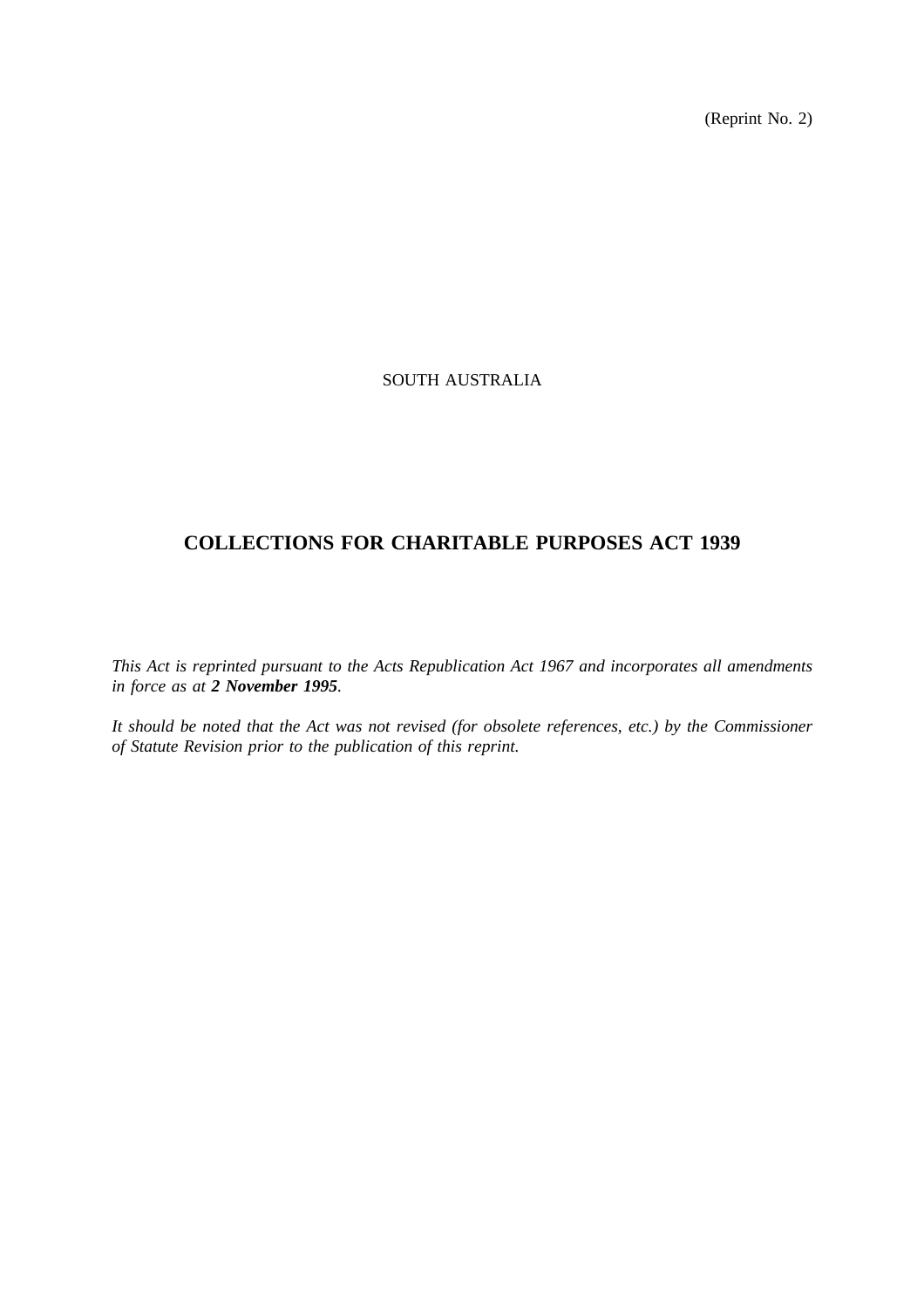# **SUMMARY OF PROVISIONS**

| 1.  | Short title                                                  |  |  |
|-----|--------------------------------------------------------------|--|--|
| 2.  | Commencement                                                 |  |  |
| 3.  | Repeal                                                       |  |  |
| 4.  | Interpretation                                               |  |  |
| 6.  | Restriction on certain collections                           |  |  |
| 6A. | Collector to hold licence in certain circumstances           |  |  |
| 7.  | Restriction on holding certain entertainments                |  |  |
| 8.  | Grant of authority by licensee                               |  |  |
| 9.  | Revocation of authority by society, etc.                     |  |  |
| 11. | Application for licence                                      |  |  |
| 12. | Conditions of licence, etc.                                  |  |  |
| 14. | Licences to be issued gratis                                 |  |  |
| 15. | Statements to be furnished by licensees                      |  |  |
| 16. | Application of money and goods for other charitable purposes |  |  |
| 17. | Vesting of funds in Minister                                 |  |  |
| 18. | Summary disposal of proceedings                              |  |  |
| 19. | Proceedings for offences                                     |  |  |
| 20. | Regulations                                                  |  |  |
| 21. | Saving provision                                             |  |  |
|     | <b>APPENDIX 1</b>                                            |  |  |

# **LEGISLATIVE HISTORY**

## **APPENDIX 2 DIVISIONAL PENALTIES AND EXPIATION FEES**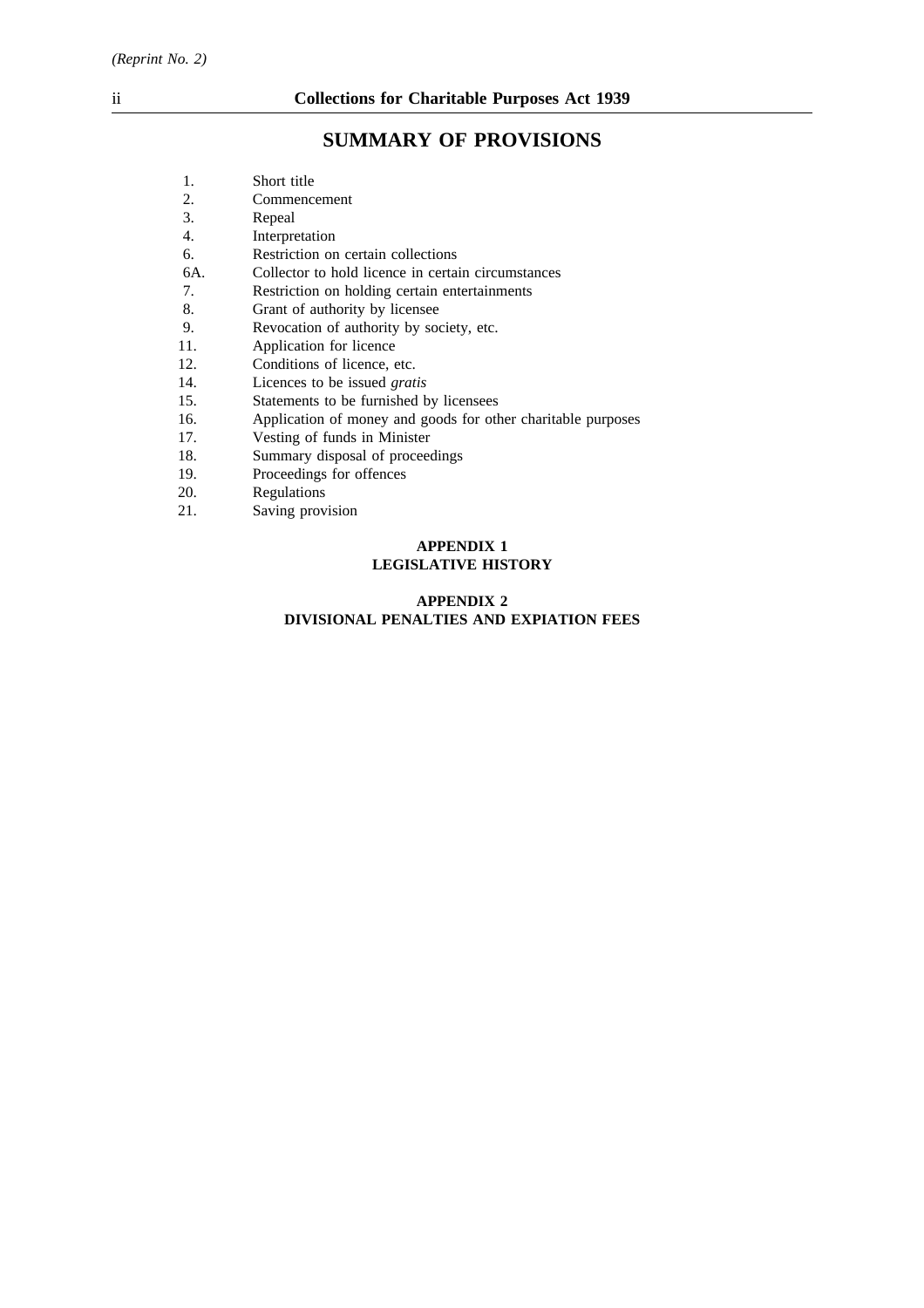## **COLLECTIONS FOR CHARITABLE PURPOSES ACT 1939**

being

#### Collections for Charitable Purposes Act 1939 No. 16 of 1939 [Assented to 22 November 1939]<sup>1</sup>

#### as amended by

Collections for Charitable Purposes Act Amendment Act 1947 No. 18 of 1947 [Assented to 6 November 1947] Collections for Charitable Purposes Act Amendment Act 1982 No. 21 of 1982 [Assented to 18 March 1982]<sup>2</sup> Collections for Charitable Purposes (Licensing and Miscellaneous) Amendment Act 1995 No. 66 of 1995 [Assented to 17 August  $1995$ ]<sup>3</sup>

<sup>1</sup> Came into operation 1 February 1940: *Gaz*. 23 November 1939, p. 1379.<br><sup>2</sup> Came into operation 1 April 1982: *Gaz*. 1 April 1982, p. 949.

<sup>2</sup> Came into operation 1 April 1982: *Gaz*. 1 April 1982, p. 949.<br><sup>3</sup> Came into operation 2 November 1995: *Gaz*. 2 November 199

<sup>3</sup> Came into operation 2 November 1995: *Gaz*. 2 November 1995, p. 1232.

#### *NOTE:*

*Asterisks indicate repeal or deletion of text. For the legislative history of the Act see Appendix 1. Entries appearing in the Appendix in bold type indicate the amendments incorporated since the last reprint.*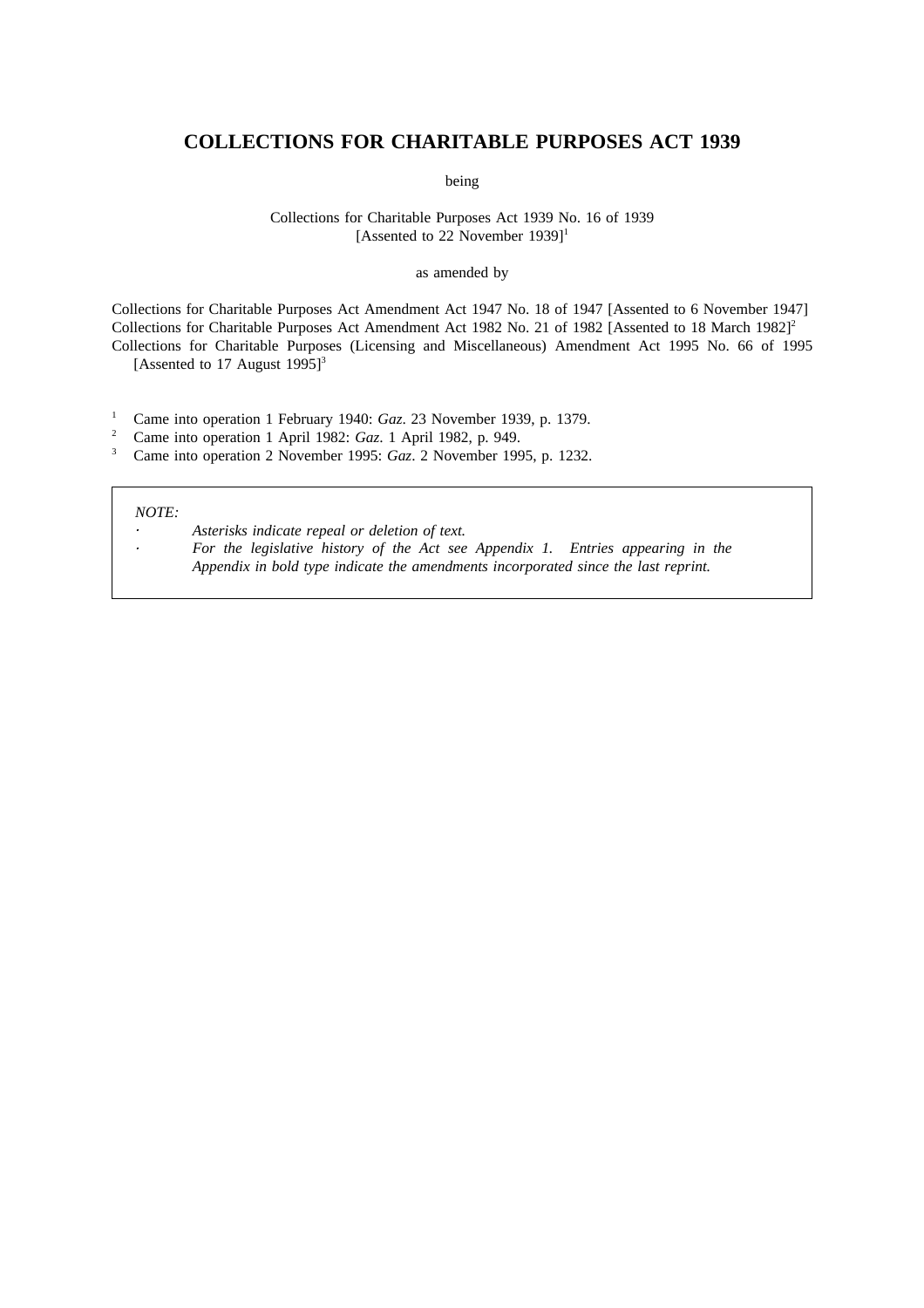## **An Act to provide for the control of persons soliciting money or goods for certain charitable purposes, and to repeal the Collections for Unemployment Act 1930.**

The Parliament of South Australia enacts as follows:

#### **Short title**

**1.** This Act may be cited as the *Collections for Charitable Purposes Act 1939*.

#### **Commencement**

**2.** This Act shall come into operation upon a day to be fixed by proclamation.

#### **Repeal**

**3.** The *Collections for Unemployment Act 1930* is repealed.

## **Interpretation**

**4.** In this Act—

"**body**" means a body whether corporate or unincorporate;

"**charitable purpose**" means—

- *(a)* the affording of relief to diseased, disabled, sick, infirm, incurable, poor, destitute, helpless, or unemployed persons, or to the dependents of any such persons;
- *(b)* the relief of distress occasioned by war, whether occasioned in South Australia or elsewhere;

\*\*\*\*\*\*\*\*\*\*

*(e)* the affording of relief, assistance, or support to persons who are or have been members of the armed forces of Australia or to the dependents of any such persons;

"**collection contract**" means a contract under which a person or body (the "collector") agrees with a person, society, body or association (the "charity") for valuable consideration to—

- *(a)* collect, or attempt to collect, any money or goods; or
- *(b)* obtain, or attempt to obtain, money by the sale of any disc, badge, token, flower or other device,

for a charitable purpose on behalf of the charity;

"**Minister**" means the Minister of the Crown to whom for the time being the administration of this Act is committed by the Governor:

"**section 6 licence**" means a licence granted under this Act for the purposes of section 6;

"**section 6A licence**" means a licence granted under this Act for the purposes of section 6A;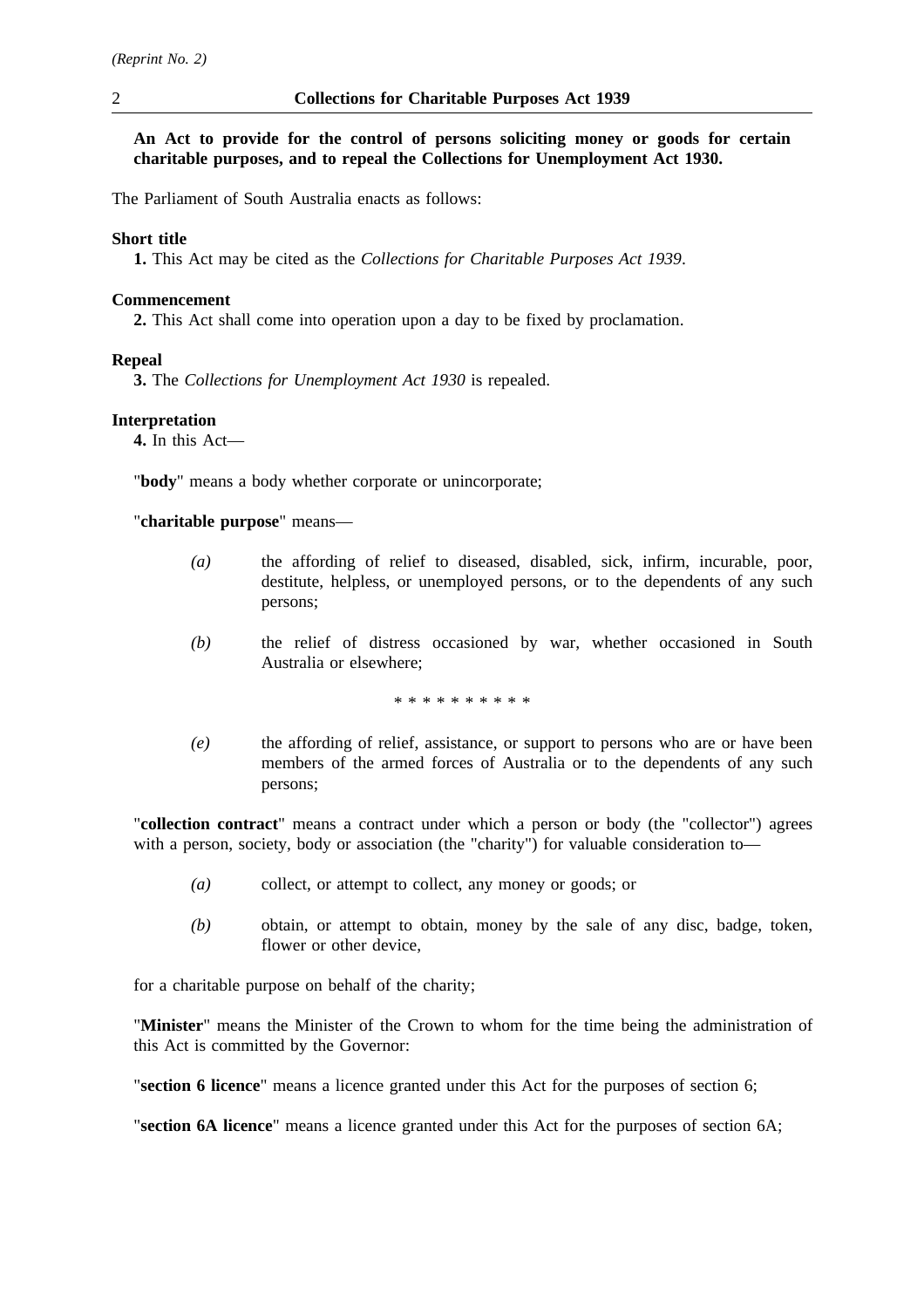"**section 7 licence**" means a licence granted under this Act for the purposes of section 7.

*Note: For definition of divisional penalties (and divisional expiation fees) see Appendix 2.*

\*\*\*\*\*\*\*\*\*\*\*\*\*\*\*\*

#### **Restriction on certain collections**

**6.** (1) No person shall—

- *(a)* collect or attempt to collect any money or goods; or
- *(b)* obtain or attempt to obtain money by the sale of any disc, badge, token, flower, or other device,

for any charitable purpose unless he is—

- (i) the holder of a section 6 licence under this Act; or
- (ii) a member of the committee or other governing body of a society, body, or association which is the holder of a section 6 licence under this Act and who is authorised by such licensee; or
- (iii) authorised to do so by a person, society, body, or association which holds a section 6 licence under this Act,

and except in accordance with such licence and authority.

(2) Any person who commits any contravention of this section shall be guilty of an offence and liable to a division 6 fine: Provided that it shall not be an offence for any person to collect or attempt to collect any goods for the purpose of affording any relief to any particular person or the dependents of any particular person, if the whole of the goods so collected is applied for that purpose.

(3) In any proceedings for an offence against this section the prosecution need not negative any of the matters specified in paragraph (ii) or (iii) of subsection (1) or in subsection (2) of this section, but it shall lie on the defendant to prove any of those matters on which he relies.

(4) This section shall apply whether the money or goods are collected or attempted to be collected solely for any charitable purpose or partly for any charitable purpose and partly for any other purpose.

#### **Collector to hold licence in certain circumstances**

**6A.** A person or body who has entered into a collection contract with a charity as a collector for the charity must not employ another person (whether or not for valuable consideration)—

*(a)* to collect, or attempt to collect, any money or goods; or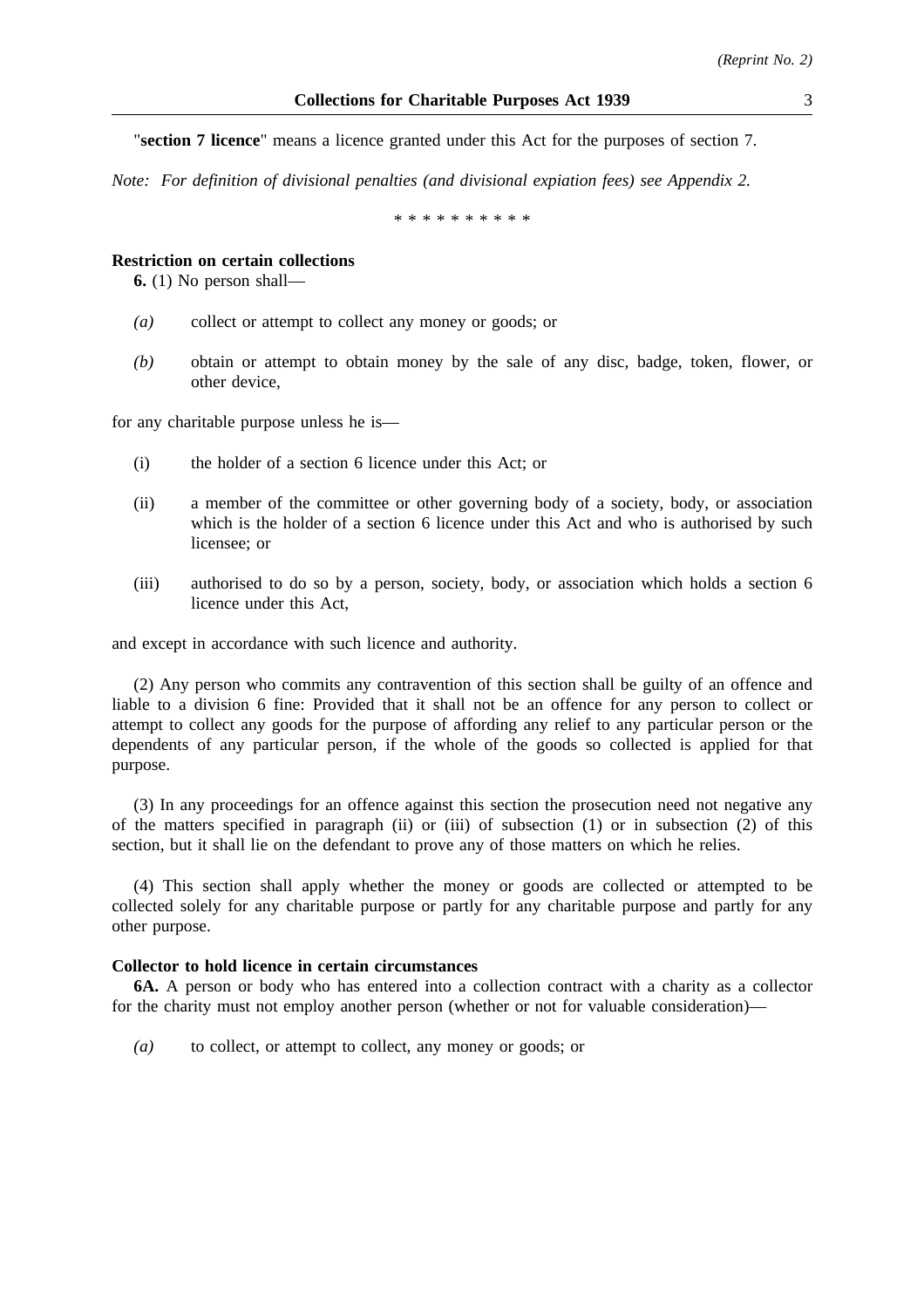- 4 **Collections for Charitable Purposes Act 1939**
	- *(b)* to obtain, or attempt to obtain, money by the sale of any disc, badge, token, flower or other device,

in performance of the collector's obligations under the contract unless the collector is the holder of a section 6A licence granted under this Act.

Penalty: Division 6 fine.

## **Restriction on holding certain entertainments**

**7.** (1) No person shall conduct any entertainment to which any charge for admission is made in any case where it is held out that any part of the proceeds of the entertainment are to be devoted (either wholly or partly) for any charitable purpose unless he is—

- *(a)* the holder of a section 7 licence under this Act; or
- *(b)* a member of the committee or other governing body of a society, body, or association which is the holder of a section 7 licence under this Act and who is authorised by such licensee; or
- *(c)* authorised so to do by a person, society, body, or association which holds a section 7 licence under this Act,

and except in accordance with such licence and authority.

(2) No person shall sell or attempt to sell any ticket for admission to any entertainment in any case where it is held out that any part of the proceeds of the entertainment are to be devoted (either wholly or partly) to any charitable purpose unless he is—

- *(a)* the holder of a section 7 licence under this Act; or
- *(b)* a member of the committee or other governing body of a society, body, or association which is the holder of a section 7 licence under this Act and who is authorised by such licensee; or
- *(c)* authorised so to do by a person, society, body, or association which holds a section 7 licence under this Act,

and except in accordance with such licence and authority.

(3) Any person who commits any contravention of this section shall be guilty of an offence.

Penalty: Division 6 fine.

(4) In any proceedings for an offence against this section the prosecution need not negative any of the matters specified in paragraph *(b)* or *(c)* of subsection (1) or (2) of this section, but it shall lie on the defendant to prove any of those matters on which he relies.

#### **Grant of authority by licensee**

**8.** (1) Any person, society, body, or association being the holder of a section 6 or 7 licence under this Act may give any authority referred to in section 6 or 7 by any means approved by the Minister either generally or in any particular case. Any such approval may be revoked by the Minister.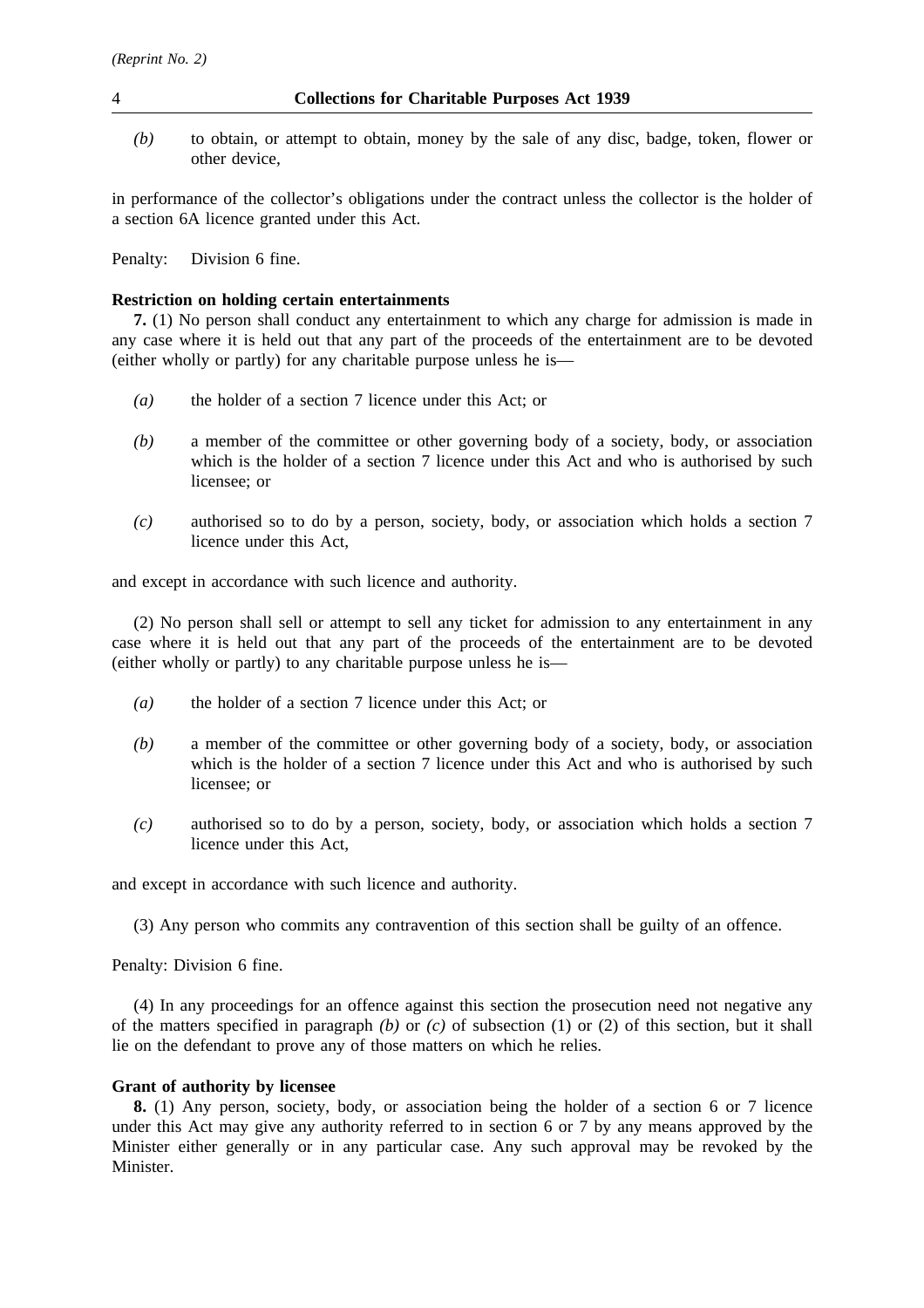(2) The Minister may upon the application of any person, society, body, or association being the holder of a section 6 or 7 licence, by notice in writing given to the licensee, approve of money or goods being collected or entertainments being held for the purposes of the licensee, although any person collecting or attempting to collect the money or goods or conducting any entertainment or selling or attempting to sell tickets for any entertainment is not authorised so to do by the licensee, and in any proceedings against any such person for any contravention of sections 6 or 7, it shall be a defence to show that the person charged acted in accordance with the notice given by the Minister. Any such notice may be revoked by the Minister.

#### **Revocation of authority by society, etc.**

**9.** (1) Any person, society, body, or association being the holder of a licence under this Act who or which gives any authority referred to in section 6 or section 7 may revoke any such authority, and when any such authority is revoked the person to whom it was given shall, if the authority was given in writing, within seven days after notice in writing of the revocation produce and deliver the same to such first-mentioned person or to a member of the committee or other governing body of such society, body, or association.

(2) Any such person to whom such authority is given who fails to produce or deliver such authority as aforesaid shall be guilty of an offence.

Penalty: Division 6 fine.

\*\*\*\*\*\*\*\*\*\*

#### **Application for licence**

**11.** (1) An application for a licence under this Act shall be made to the Minister.

(2) In considering any application for a section 6 or 7 licence the Minister, in addition to taking into account any other matters that he thinks fit, shall consider whether, having regard to the objects of the applicant, those objects would be more effectively or economically carried out by any other person, society, body, or association being the holder of or an applicant for a licence under this Act.

(3) The Minister may, in his discretion, grant or refuse a licence to any applicant and shall not be liable to any proceedings whatsoever as a consequence of any refusal.

#### **Conditions of licence, etc.**

**12.** (1) A section 6 or 7 licence may authorise collections to be made, money to be obtained, or entertainments to be conducted, for such period or for such occasions as the Minister thinks fit, or may authorise collections to be made, money to be obtained, or entertainments to be conducted, during such time as the licence remains unrevoked.

(1a) A section 6A licence is in force during such period or periods as are specified in the licence.

(2) A licence may be issued subject to any condition fixed by the Minister limiting the proportion of the proceeds of collections and entertainments which may be applied as remuneration to collectors or other persons concerned in the collections or entertainments and may be issued subject to any other conditions of any kind fixed by the Minister.

(2a) Without limiting subsection (2), a licence may be issued subject to a condition requiring the licensee to comply with the provisions of a code of practice issued by the Minister.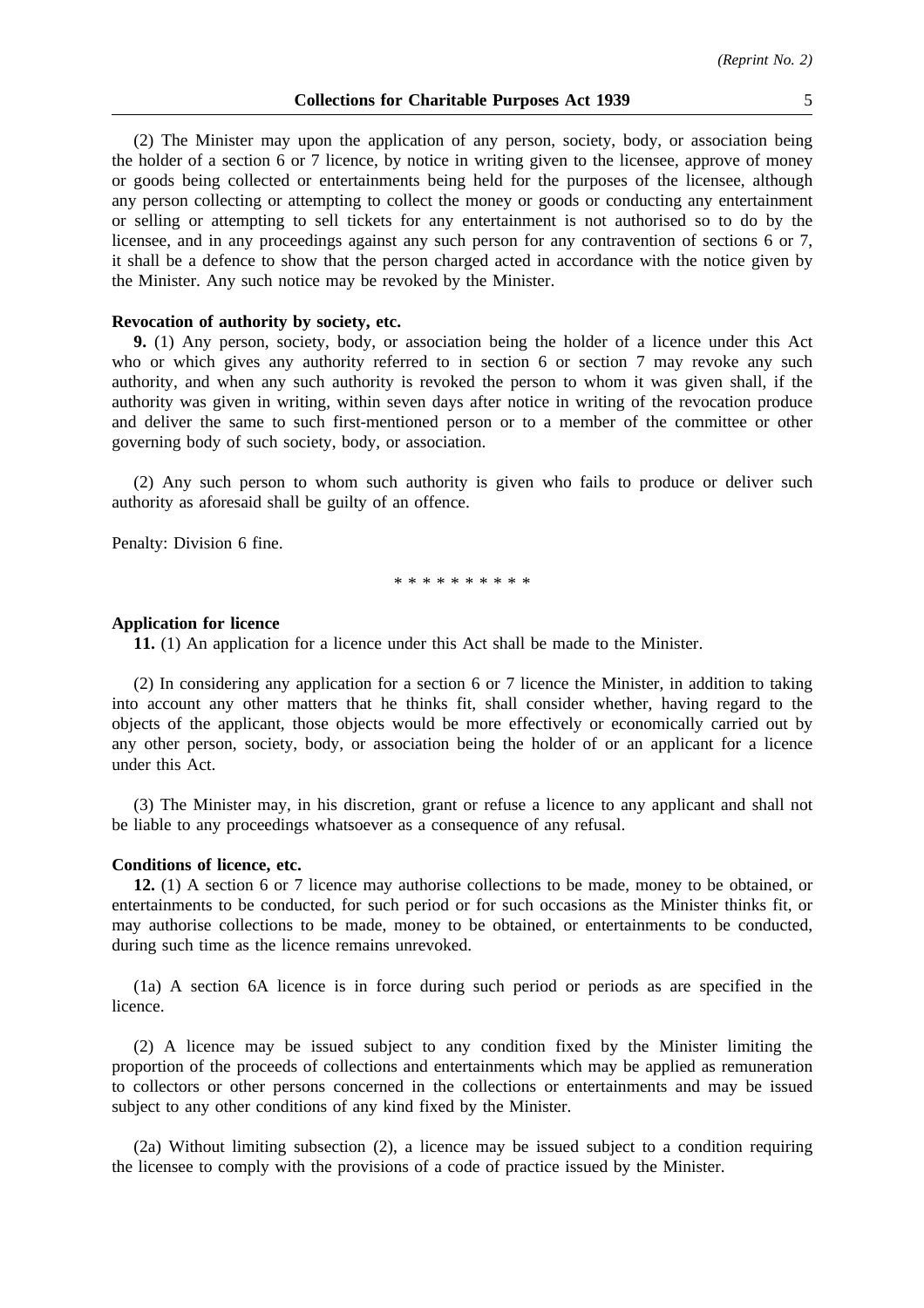- (3) A licence may at any time be revoked by the Minister as an administrative act.
- (4) The Minister may exercise his power to revoke a licence on any of the following grounds:
- *(a)* that donations (whether of money or goods) received for charitable purposes by the licensee have been mismanaged or misapplied; or
- *(b)* that excessive commission or remuneration has been, or is to be, paid to any person in respect of the collection of donations in pursuance of the licence out of the proceeds of the collection, or that the proportion of those proceeds that is, or is to be, applied towards charitable purposes is for any other reason inadequate; or
- *(ba)* the licensee's contravention of or failure to comply with a condition of the licence; or
- *(c)* that any other circumstances exist that justify, in the opinion of the Minister, revocation of the licence.

\*\*\*\*\*\*\*\*\*\*

#### **Licences to be issued** *gratis*

**14.** No fee shall be charged for any licence under this Act.

#### **Statements to be furnished by licensees**

**15.** (1) A person, society, body or association to whom a licence has been granted under this Act must keep proper accounts of the receipt and payment of money collected or received by it for charitable purposes and of the receipt and disposal of goods collected or received by it for charitable purposes.

(2) Every person, society, body, or association to whom or to which a licence is issued under this Act who or which collects or receives any money or goods for any charitable purpose shall at the time or times (if any) fixed in the licence and also at any other time when required by the Minister, submit to the Minister a statement setting out the money and goods so collected or received, the manner in which they have been dealt with and such other information as is required by the Minister to be included in the statement. The statement shall be certified as correct by statutory declaration made by such person or by the chairman and the secretary or treasurer, or at least two members of the governing body, of the society, body, or association.

(3) A person, society, body or association must appoint a registered company auditor, a member of the Australian Society of Certified Practising Accountants, a member of The Institute of Chartered Accountants in Australia or some other person, or some other person of a class, approved by the Minister to audit—

- *(a)* the accounts referred to in subsection (1) in each financial year; and
- *(b)* each statement submitted to the Minister under subsection (2).

(4) Every person, society, body, or association who or which contravenes or fails to comply with the provisions of this section shall be guilty of an offence.

Penalty: Division 6 fine.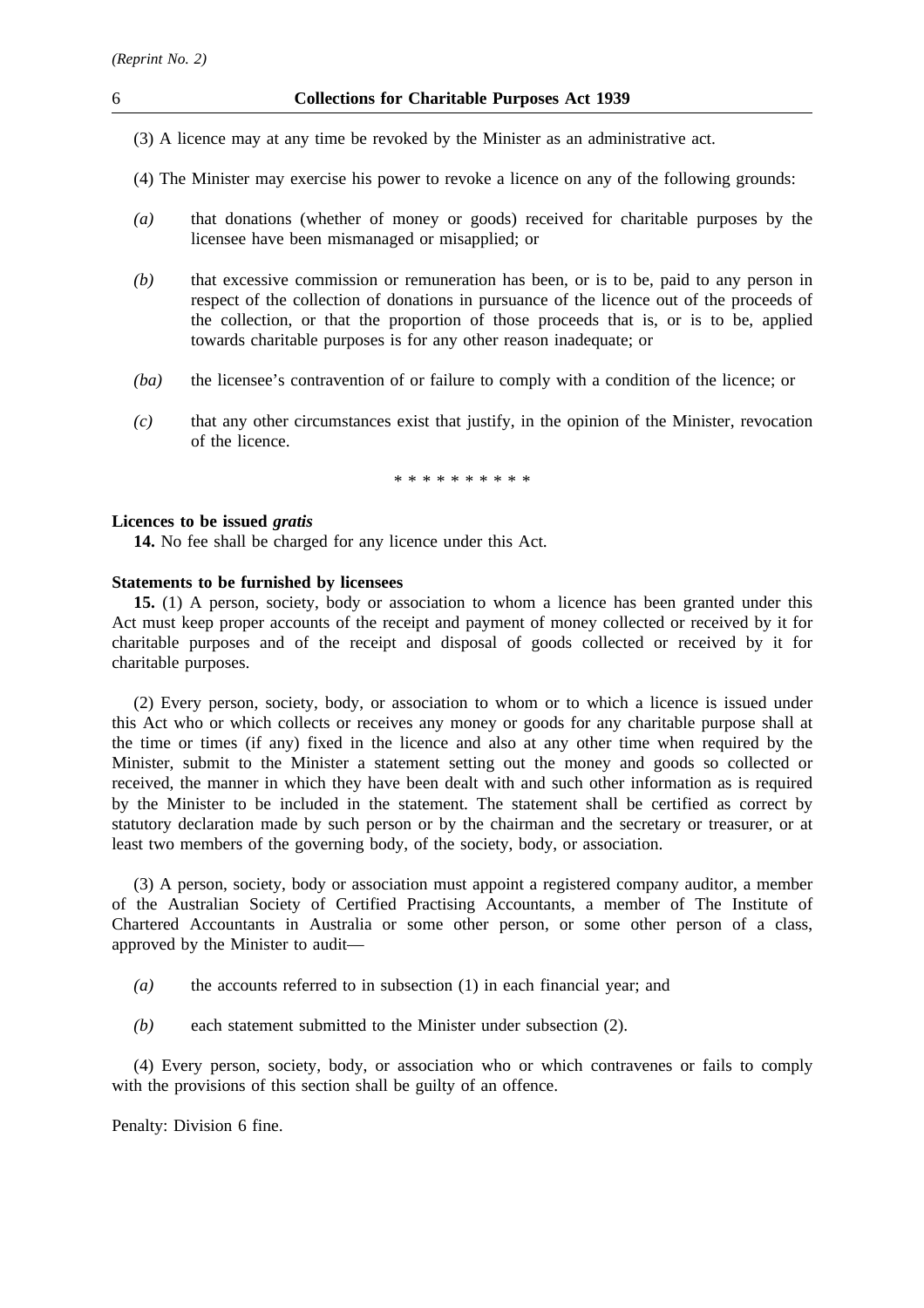(5) When any society, body, or association is liable to any such penalty every member of the committee or governing body thereof or (if there is no committee or governing body thereof) every member of the society, body, or association shall be severally liable to the penalty unless he proves that the offence was committed without his knowledge or without his consent.

(6) The Minister may, from time to time, by notice in writing declare that this section shall not apply to any person, society, body, or association specified in the notice and may, by writing, revoke any such notice. During the time any such notice is unrevoked, this section shall not apply to the person, society, body, or association to which the notice relates.

## **Application of money and goods for other charitable purposes**

**16.** (1) Where, in the opinion of the Minister, it is impracticable to apply money or goods collected or received pursuant to a licence under this Act or to apply the proceeds of an entertainment conducted pursuant to a licence under this Act for the charitable purpose for which the money or goods were collected or received, or to which the proceeds of the entertainment were to be devoted, the Governor may, by proclamation made on the recommendation of the Minister, direct the person, society, body or association concerned to apply the money or goods for a similar charitable purpose specified in the proclamation or to give them to another person, society, body or association to be applied for that charitable purpose.

(2) In subsection  $(1)$ —

"**money**" includes money accruing from investment of money referred to in that subsection.

#### **Vesting of funds in Minister**

**17.** (1) The Governor may, by proclamation, vest in the Minister the moneys and securities for moneys held for any charitable purpose by or on behalf of any person, society, body, or association to whom or to which a licence is or has been issued under this Act, on being satisfied—

- *(a)* that a majority of at least three-fourths in number of the persons who are trustees or who have the control of the moneys or securities for money have consented thereto; or
- *(b)* there has been maladministration of the moneys or securities.

(2) The moneys and securities vested in the Minister by a proclamation made under this section shall be held upon the trusts upon which they were held prior to being vested in the Minister: Provided that the Governor may by proclamation vary the trusts and authorise the Minister to apply the said moneys and securities or any part thereof to such charitable purposes as he may direct.

(3) Any such proclamation shall have the force of law, and payments and transfers shall be made to carry out the directions of the Governor thereby made.

(4) The receipt of the Minister shall be a sufficient discharge to the said persons as to moneys and securities paid and transferred, and the said persons shall not thereafter be liable or accountable therefor, or be bound to see to the application, distribution, or appropriation thereof.

#### **Summary disposal of proceedings**

**18.** Proceedings for offences against this Act shall be disposed of summarily.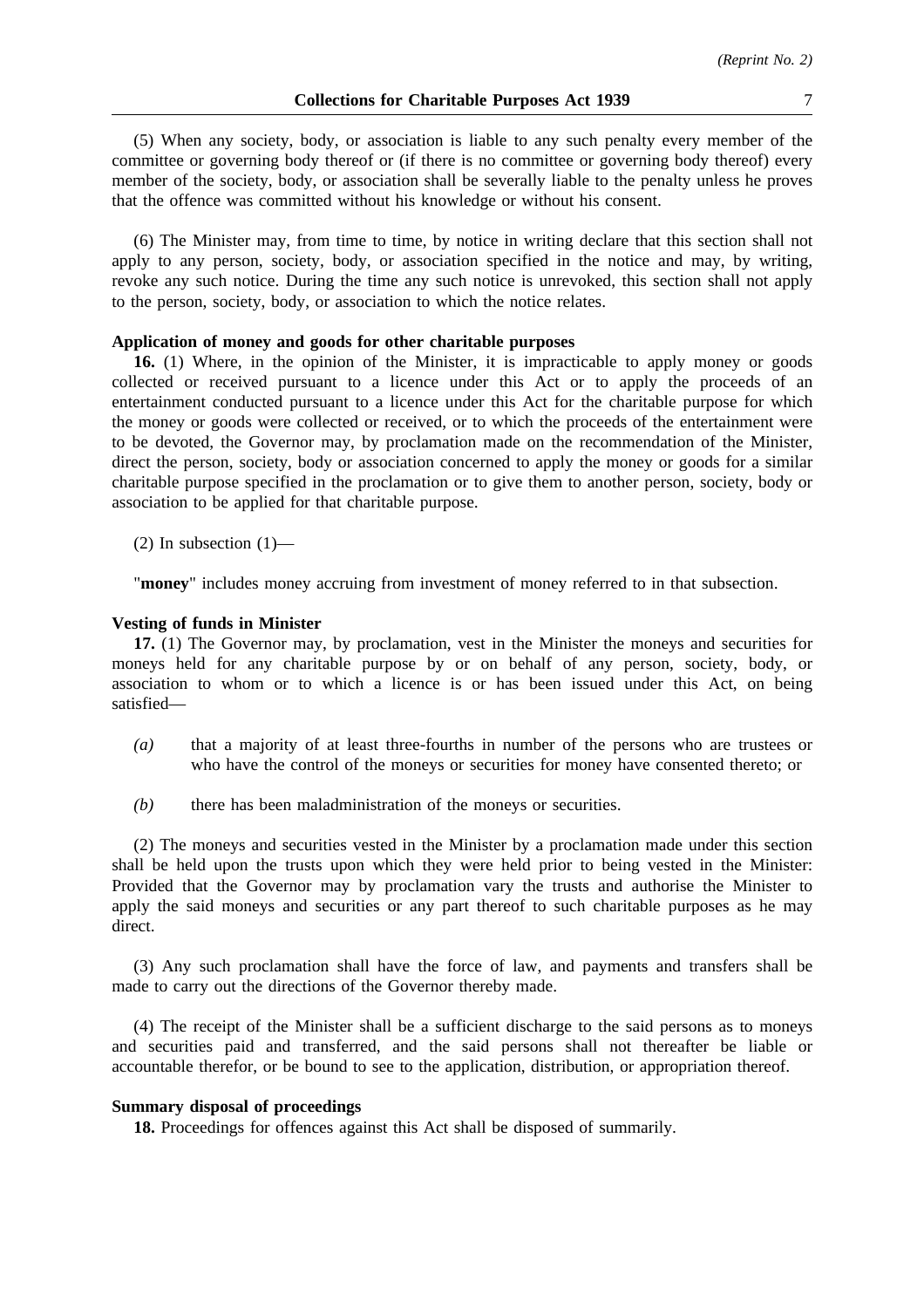#### **Proceedings for offences**

**19.** (1) No prosecution for an offence against this Act shall be instituted without the approval in writing of the Minister.

(2) Unless proof to the contrary is given, any document purporting to be signed by the Minister and to be an approval by the Minister under subsection (1) shall, without any further proof or proof of the signature of the Minister, be sufficient proof before any court of the giving of the approval.

## **Regulations**

**20.** (1) The Governor may make such regulations as are contemplated by this Act or are necessary or expedient for the purposes of this Act.

- (2) Without limiting subsection (1), the regulations may—
- *(a)* require information of a kind prescribed by the regulations to be displayed on receptacles that are left in public places to enable members of the public to make gifts of goods for charitable purposes or to dispose of unwanted goods;
- *(b)* prohibit the display of information of a kind prescribed by the regulations on receptacles referred to in paragraph *(a)*;
- *(c)* regulate the form in which information may be displayed on receptacles referred to in paragraph *(a)*;
- *(d)* impose a fine (not exceeding a division 7 fine) for breach of, or non-compliance with, the regulations.

## **Saving provision**

**21.** The provisions of this Act are in addition to and not in substitution for any other provisions by or under which collections of money are controlled.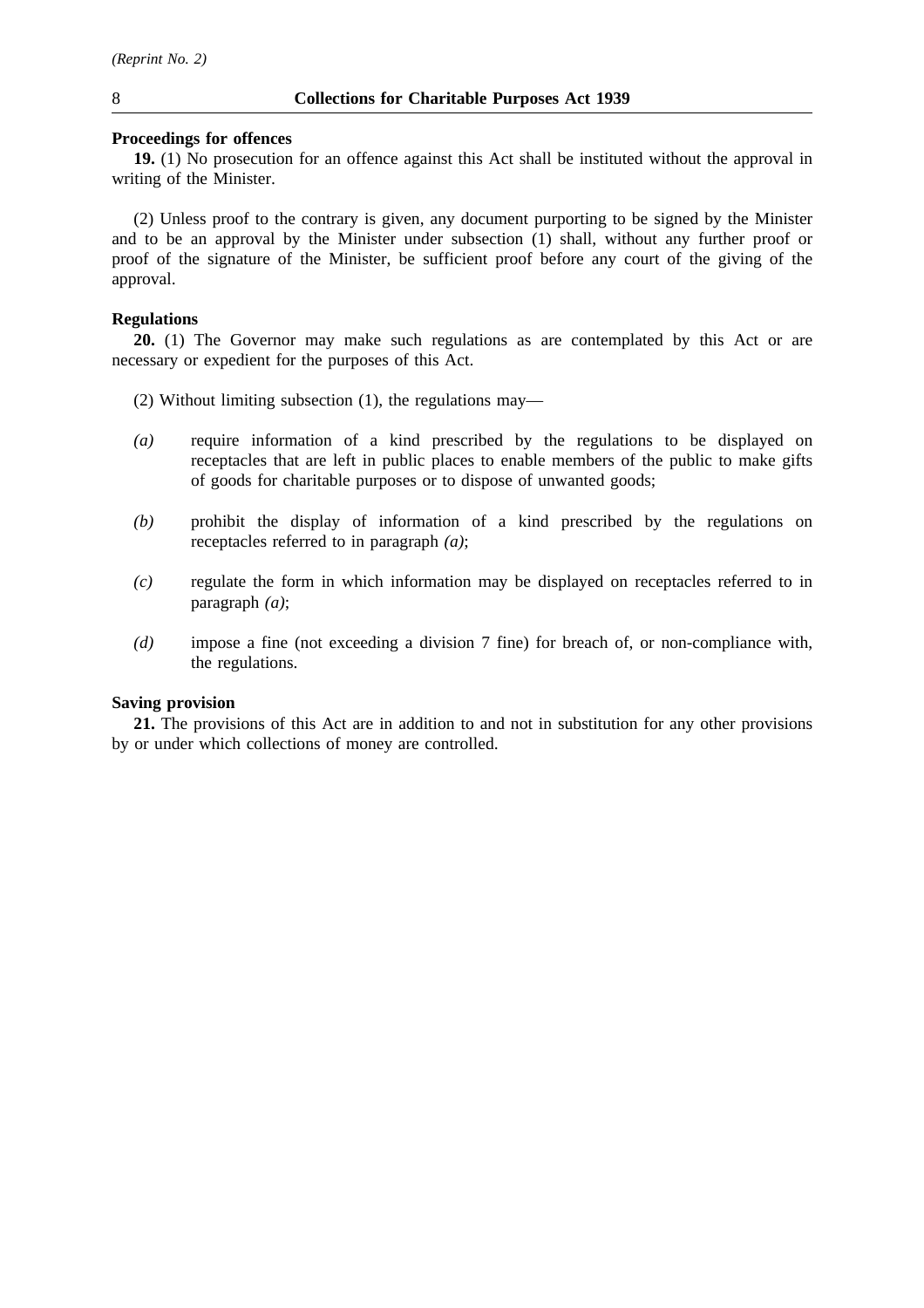## **APPENDIX 1**

## **LEGISLATIVE HISTORY**

- Legislative history prior to 3 February 1976 appears in marginal notes and footnotes included in the  $\ddot{\phantom{0}}$ consolidation of this Act contained in Volume 2 of The Public General Acts of South Australia 1837-1975 at page 202.
- Legislative history since 3 February 1976 (**entries in bold type indicate amendments incorporated**  $\ddot{\phantom{a}}$ **since the last reprint**) is as follows:

| <b>Section 4:</b>          | definition of "body" inserted by 66, 1995, s. $3(a)$                |
|----------------------------|---------------------------------------------------------------------|
|                            | definition of "charitable purpose" amended by 66, 1995, s.          |
|                            | $3(b)$ , (d); paragraphs (c) and (d) repealed by 66, 1995, s.       |
|                            | 3(c)                                                                |
|                            | definition of "collection contract" inserted by 66, 1995, s. $3(e)$ |
|                            | definitions of "section 6 licence", "section 6A licence" and        |
|                            | "section 7 licence" inserted by $66$ , 1995, s. $3(f)$              |
| <b>Section 5:</b>          | repealed by 66, 1995, s. 4                                          |
| Section $6(1)$ :           | amended by 66, 1995, s. 5(a)                                        |
| Section $6(2)$ :           | amended by 66, 1995, s. 5(b)                                        |
| Section $6(3)$ :           | amended by 66, 1995, s. 5(c)                                        |
| <b>Section 6A:</b>         | inserted by 66, 1995, s. 6                                          |
| Section $7(1)$ :           | amended by 66, 1995, s. 7(a)                                        |
| Section $7(2)$ :           | amended by 66, 1995, s. 7(b)                                        |
| Section $7(3)$ :           | amended by 66, 1995, s. 7(c)                                        |
| Section $7(4)$ :           | amended by 66, 1995, s. 7(d)                                        |
| Section $8(1)$ and $(2)$ : | amended by 66, 1995, s. 8                                           |
| Section $9(2)$ :           | amended by 66, 1995, s. 9                                           |
| Section 10:                | repealed by 21, 1982, s. 3                                          |
| Section $11(1)$ :          | amended by 21, 1982, s. 4(a)                                        |
| Section $11(2)$ :          | amended by 21, 1982, s. 4(b); 66, 1995, s. 10                       |
| Section $11(3)$ :          | amended by 21, 1982, s. 4(c)                                        |
| Section $12(1)$ :          | amended by 66, 1995, s. 11(a)                                       |
| Section $12(1a)$ :         | inserted by 66, 1995, s. 11(b)                                      |
| Section $12(2a)$ :         | inserted by 66, 1995, s. $11(c)$                                    |
| Section $12(4)$ :          | inserted by 21, 1982, s. 5; amended by 66, 1995, s. 11(d)           |
| Section 13:                | repealed by 21, 1982, s. 6                                          |
| Section $15(1)$ :          | inserted by 66, 1995, s. $12(a)$                                    |
| Section $15(1) - (5)$ :    | redesignated as s. $15(2) - (6)$ by 66, 1995, s. 12(b)              |
| Section $15(2)$ :          | amended by 66, 1995, s. 12(c), (d)                                  |
| Section $15(3)$ :          | substituted by $66$ , 1995, s. 12(e)                                |
| Section $15(4)$ :          | amended by 66, 1995, s. 12(f)                                       |
| <b>Section 16:</b>         | substituted by 66, 1995, s. 13                                      |
| <b>Section 20:</b>         | substituted by 66, 1995, s. 14                                      |
|                            |                                                                     |